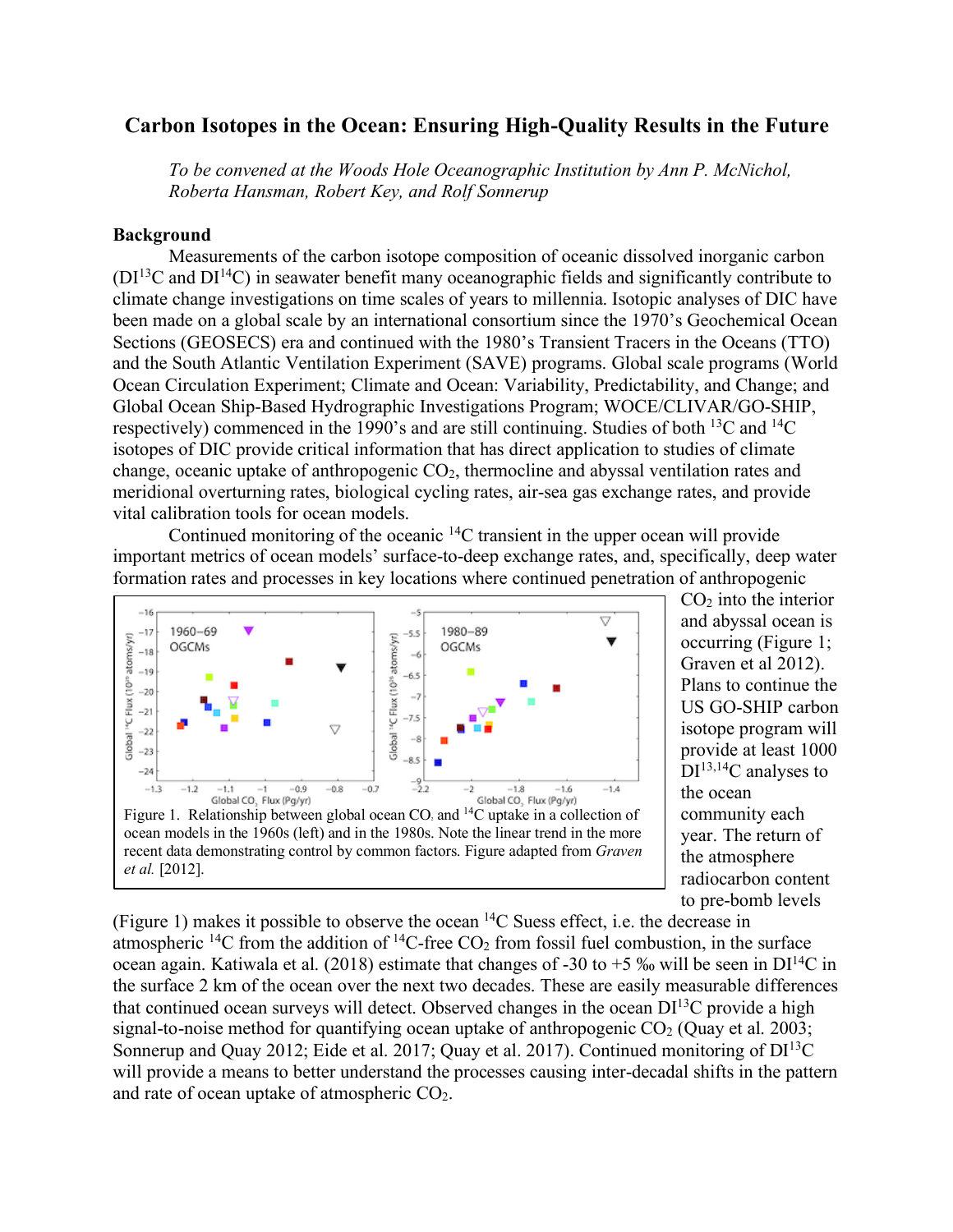Isotopic measurements of DIC are contributing to our understanding of biogeochemical and paleoceanographic processes as well. Shah Walter et al. (2018) used  $DO^{13,14}C$  and  $DI^{13,14}C$ distributions in pore fluids of crustal rock to show that microbial oxidation may account for at least 5% of DOC loss in the open ocean. A study of isotopic fractionation in archaeal lipids as a proxy for past changes in  $DI<sup>13</sup>C$  required a good record of  $DI<sup>13</sup>C$  in the water column. The results of this study suggest that  $\delta^{13}C$  in archaeal lipids may be a useful pCO<sub>2</sub> paleobarometer (Hurley et al. 2019). Models describing ocean circulation in the past rely on not only sediment records, but also an ability to reasonably simulate the pre-Industrial ocean distributions of  $DI<sup>13</sup>C$  and  $DI<sup>14</sup>C$ (Muglia et al. 2018).

Until recently, only a few laboratories had the ability to make the precise isotope measurements necessary for studying ocean circulation and the uptake of anthropogenic carbon. Technological advances have changed how both the stable and radiocarbon measurements are being made and are making it easier for more laboratories to collect and analyze the <sup>13</sup>C and <sup>14</sup>C of DIC. Advances in accelerator technologies have reduced the sample size required to accurately measure radiocarbon and, in some cases, allow the measurement to be made on  $CO<sub>2</sub>$ gas rather than graphite. Consequently, new methods are being developed (Bryant et al. 2013; Gao et al. 2014; Gospodinova et al. 2016; Casacuberta et al. 2019). Optical techniques now allow shipboard analysis of  $DI<sup>13</sup>C$  analysis sufficiently that shipboard measurement techniques are already being used (Su et al. 2019; Deng et al. submitted). Robust, documented protocols exist for the collection and analysis of samples collected as part of the GO-SHIP program (McNichol et al. 1994; McNichol et al. 2010; https://www.go-ship.org/HydroMan.html) and these novel methods need to be compared to this standard.

At present, **there are no recognized standards or reference materials for carbon isotopes in seawater.** The community relies on the use of internationally recognized isotope standards from IAEA and NIST to ensure the basic isotope measurements are robust and uses laboratory standards to evaluate any fractionation or introduction of extraneous carbon during the extraction of  $CO<sub>2</sub>$  from seawater. Carbonate material certified for its stable isotope or radiocarbon content (e.g. IAEA and NIST standards) can be added to distilled water and then extracted from the solution. In this method, the solid is never fully dissolved until the acid that is part of the overall method is added to the solution. This method benefits from having a traceable value to compare a result with but suffers from using a different matrix than the sample, i.e. it is not seawater. Laboratories also collect larges batches of seawater to use as secondary standards. This method provides a reference material whose matrix is the same as the samples being analyzed but does not have a traceable value with which to compare. As the methods for measuring DI13,14C continue to expand and improve, it will be important to establish best practices and define reference materials, certified or not, that can be used to ensure that results produced throughout the ocean community are intercomparable and comparable to results produced in the past and those that will be produced going forward.

### **Existing comparisons**

There are few published comparisons of  $DI<sup>13</sup>C$  and  $DI<sup>14</sup>C$  measured in different laboratories although informal comparisons have been made in the past. From its inception in the early 1990's, the National Ocean Sciences Accelerator Mass Spectrometry Facility (NOSAMS), one of the leading laboratories making this measurement, has relied on deep water comparisons with historic <sup>14</sup>C data (primarily GEOSECS) to check the accuracy of their measurements (Figure 2).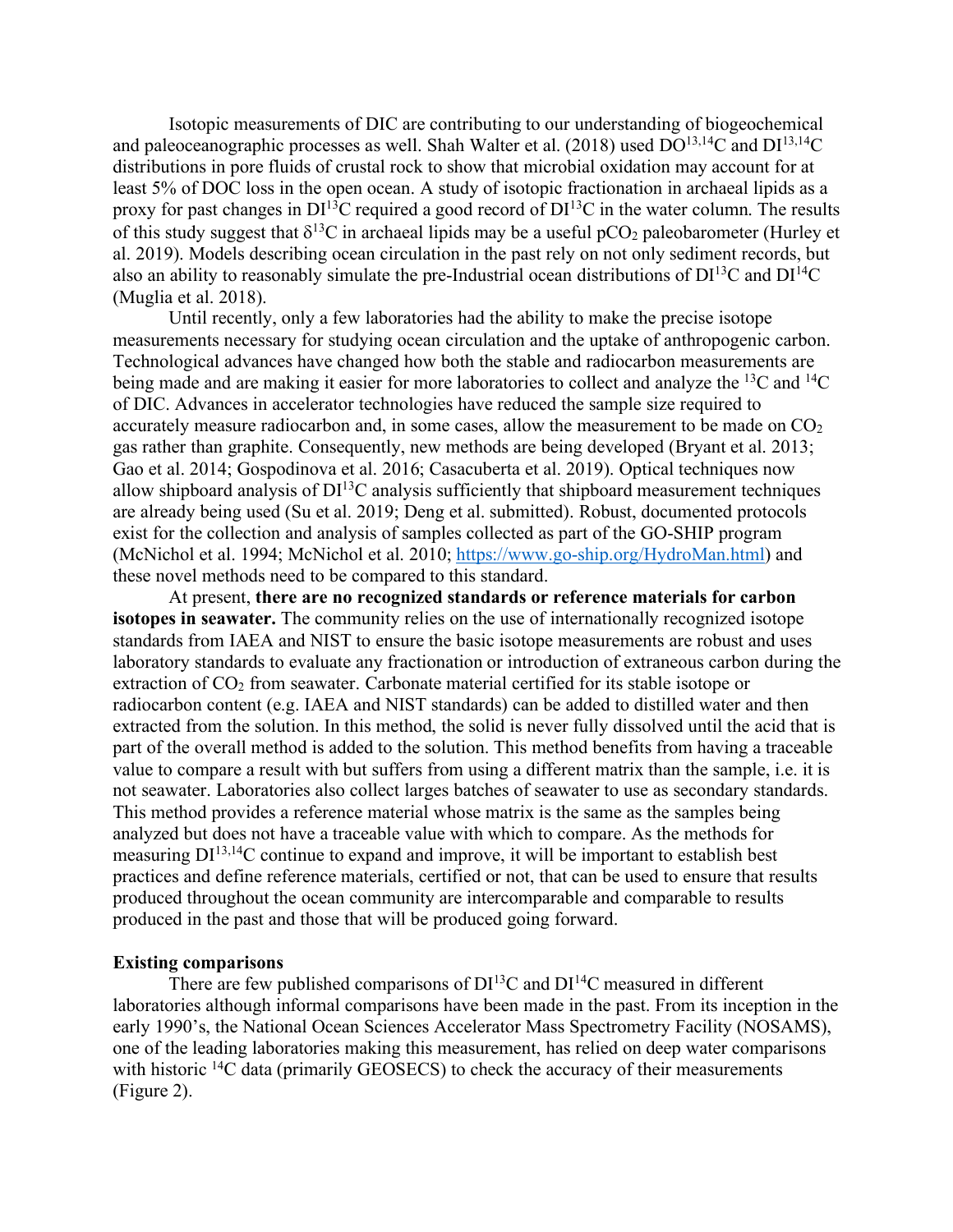In response to the designation of  $DI<sup>13</sup>C$  as an essential ocean variable by the Global Ocean Observation System (GOOS), a DI<sup>13</sup>C comparison exercise was conducted (Cheng et al. 2019). The results demonstrated that it was possible to achieve a between-lab reproducibility of 0.06‰, close to the  $\pm$ 0.05‰ accuracy/uncertainty goal identified by GOOS. This level of



only by using an external standard measured by each participating laboratory in conjunction with the samples to correct each laboratories'

reproducibility was obtained

Figure 2. Differences observed in  $DI<sup>14</sup>C$  (left)and  $DI<sup>13</sup>C$  (right) profiles collected at the same or similar locations over many years. While changes are expected in the surface values over time, no differences are expected at depth.  $(DI<sup>14</sup>C, McNichol et al. 1994; DI<sup>13</sup>C,$ unpublished data)

results. The study found that there were a number of different methods used by participating laboratories to ensure their results were comparable over time within the laboratory, ranging from internally prepared or collected liquid standards to carbonate minerals. The paper resulting from this comparison concluded, "Therefore, we recommend strongly that the  $\delta^{13}C$  measurement community work together rapidly to establish a procedure for the preparation and distribution of liquid or soluble CRMs [certified reference materials] for  $\delta^{13}$ C-DIC."

There are even fewer studies of the comparability of  $DI<sup>14</sup>C$  measurements. Secondary standards at NOSAMS usually consist of large seawater batches collected over the years on cruises of opportunity. New laboratories making DI14C measurements will often arrange a laboratory comparison with NOSAMS or another laboratory to evaluate the accuracy of their methods. An early attempt by NOSAMS in the 1990s to use Dickson certified reference seawater (Dickson 2010) as an isotope standard failed when the batch was determined to have been contaminated with radiocarbon from spiking experiments. More recent work indicates that the Dickson CRM is no longer contaminated but this episode does point to the additional care required when establishing a reference material for natural level radiocarbon. Just as with  $DI^{13}C$ , it is past time to establish protocols and reference materials for the community. These protocols should include required details of data handling and reporting.

#### **Proposed Activities**

We propose convening a workshop to define methods of best practice for the measurement of  $DI^{13}C$  and  $DI^{14}C$  with the goal of guaranteeing data comparability of all measurements across laboratories and over time. We will assemble researchers from laboratories making  $DI^{13}C$  and/or  $DI^{14}C$  measurements to discuss the different methods in use, recommend best practice protocols, and decide on the best source of reference materials. A US National Research Council committee recognized the need for carbon isotopic standards (NRC 2002), yet little was done to make it a reality.

Our plan is to host a two-day workshop at the Woods Hole Oceanographic Institution (WHOI), possibly in connection with a scheduled OCB meeting. A preliminary agenda is shown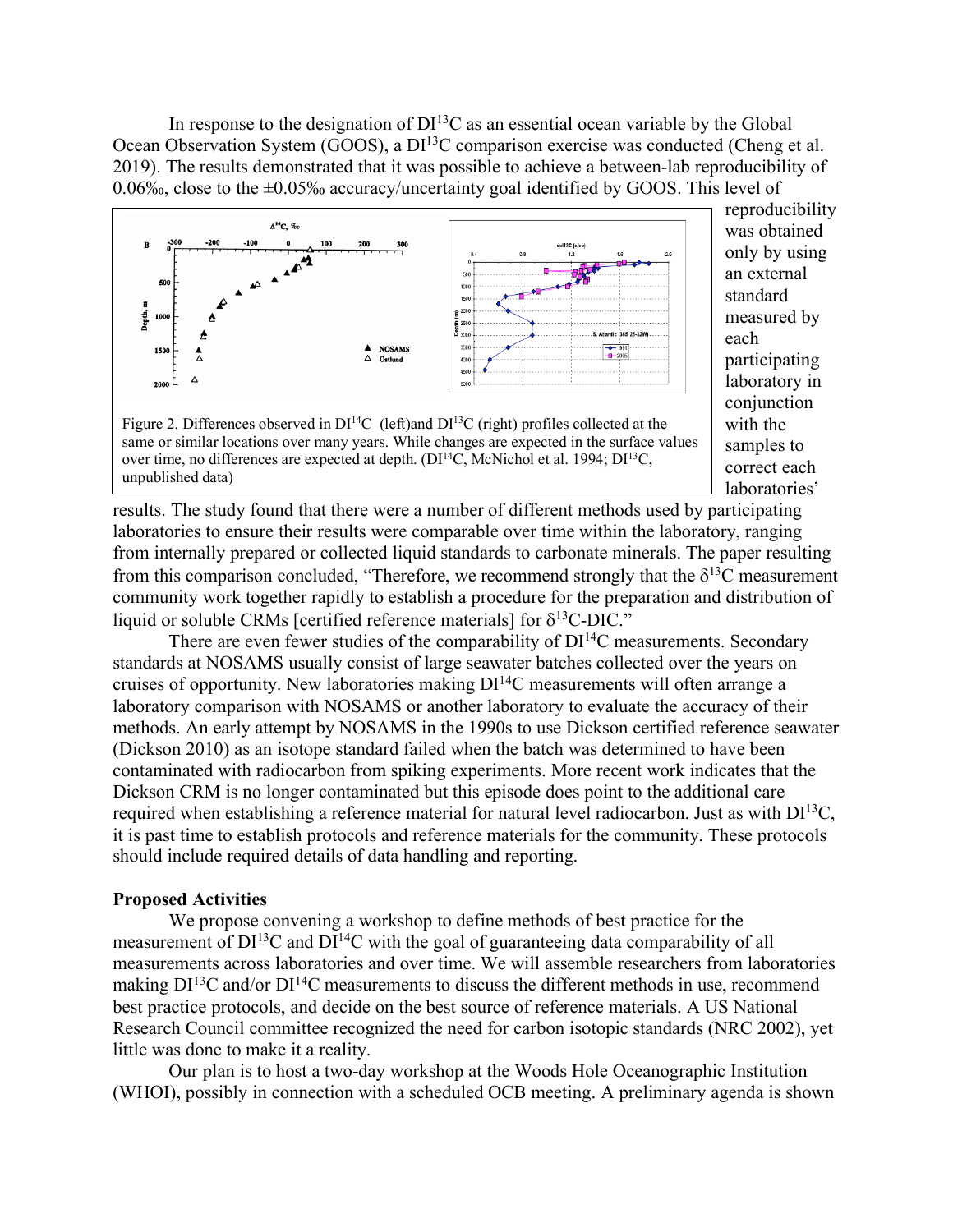in Table 1. Participants will be selected from the US and international community of researchers measuring carbon isotopes in the ocean. Potential invitees/laboratories include Wei-Jun Cai (University of Delaware), Paul Quay (University of Washington), Jeff Chanton/Katy Sparrow (Florida State University), Xiaomei Xu/Ellen Druffel (University of California, Irvine), Douglas Wallace (Dalhousie University), JR Toggweiler (Geophysical Fluid Dynamics Laboratory), Nuría Casacuberta (ETH, Switzerland), Heather Graven (Imperial College, England), Yuichuro Kumamoto (JAMSTEC, Japan), Brett Walker/Jennifer Walker (University of Ottawa, Canada) and others. Not only will it be important to ensure the workshop does not get too large, it will also be important to ensure that we attract the broadest representation of researchers possible. To that end, prior to selecting attendees, we will solicit interest in the workshop in venues such as the OCB newsletter and EOS. The workshop will benefit from the expertise of staff at the National Ocean Sciences Accelerator Mass Spectrometry Facility (NOSAMS) housed at WHOI. The NOSAMS laboratory has analyzed  $DI^{13,14}C$  on over 30,000 seawater samples collected as part of the US WOCE/CLIVAR/GO-SHIP programs.

The workshop is planned as an in-person event but there will be opportunities to participate remotely. Additionally, should it be required due to COVID-19, it will be possible to conduct the workshop virtually. If funded, plans will be made for both options—a hybrid inperson/virtual event and an entirely virtual event.

#### **Products**

An important part of this meeting will be the production of documents summarizing the group recommendations. Recommendations will address proper sampling protocols, storage procedures, appropriate secondary standards, standard reporting procedures, and other issues brought up at the meeting. Our intention is to provide GO-SHIP and the international community with a "Best Practices" protocol detailing the best ways to handle  $DI^{13,14}C$  samples from shipboard to reporting/publication as well as to publish articles in the American Geophysical Union's *EOS* newsletter and the Oceanography journal. We plan to present the findings at OCB 2022 and at Ocean Sciences 2022. We view this meeting as the start of a process to provide standard reference materials and protocols to the ocean sciences isotope community. Follow-up will include calls to prepare and standardize reference materials as well as conduct round-robin trials to assess the performance of laboratories making isotopic measurements.

#### **Budget justification**

OCB funds will be used to support the travel and per diem of up to 20 participants in the proposed workshop at a cost of \$28,260. The funds will be use to provide a travel allowance, two nights of hotel accommodations, a nominal stipend to cover the cost of dinners, and funds for on campus breakfast and lunch catering for a combination of 20 domestic and international participants. Of this sum, funds are also requested for publication costs. Supported attendees will be expected to contribute to the documents that will be prepared at and after the workshop.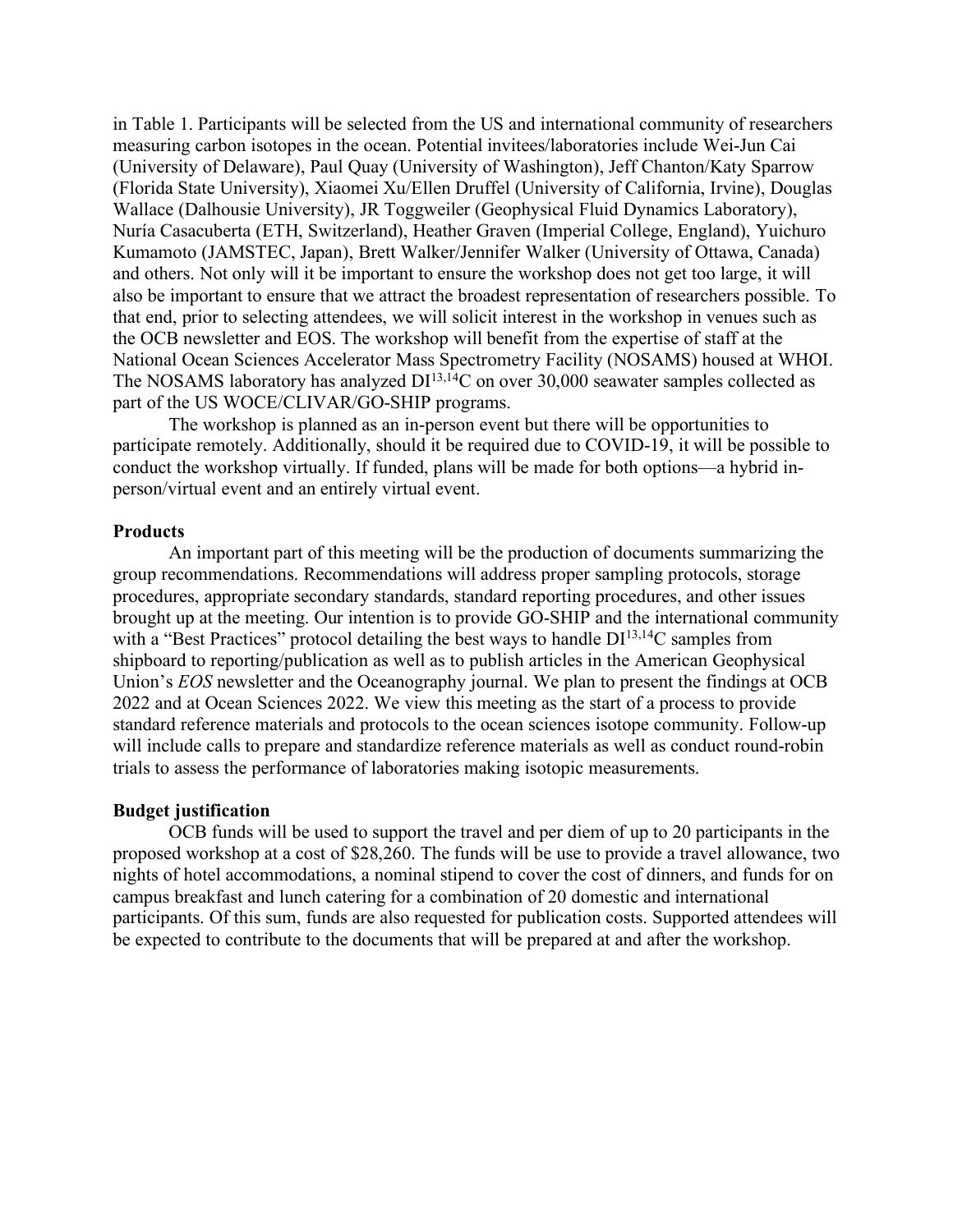# Table 1. Proposed agenda for DI<sup>13,14</sup>C Workshop

### 2 day meeting  $\sim$ 20 participants

## Day 1.

Morning seminars

- Introduction
	- 1. The need for standard isotopic methods for  $DI^{13}C$  and  $DI^{14}C$
	- 2. Results from prior inter-laboratory comparisons

Collection/preservation methods

- 1. Summary of historical approaches
- 2. Novel and small volume techniques

Methods for analysis

- 1. Traditional
- 2. New

## **Standards**

- 1. Historical and current inter-laboratory standards
- 2. Possibilities/strategies for standards going forward
- 3. Procedures for reporting uncertainties

Afternoon—breakout groups/discussion

Groups:

Sample collection Novel analytical techniques Establishment of standards Uncertainty reporting, standard practices

# Day 2.

Morning seminars. Reports from breakout groups. Data management Afternoon—breakout groups/discussion/preparation of recommendations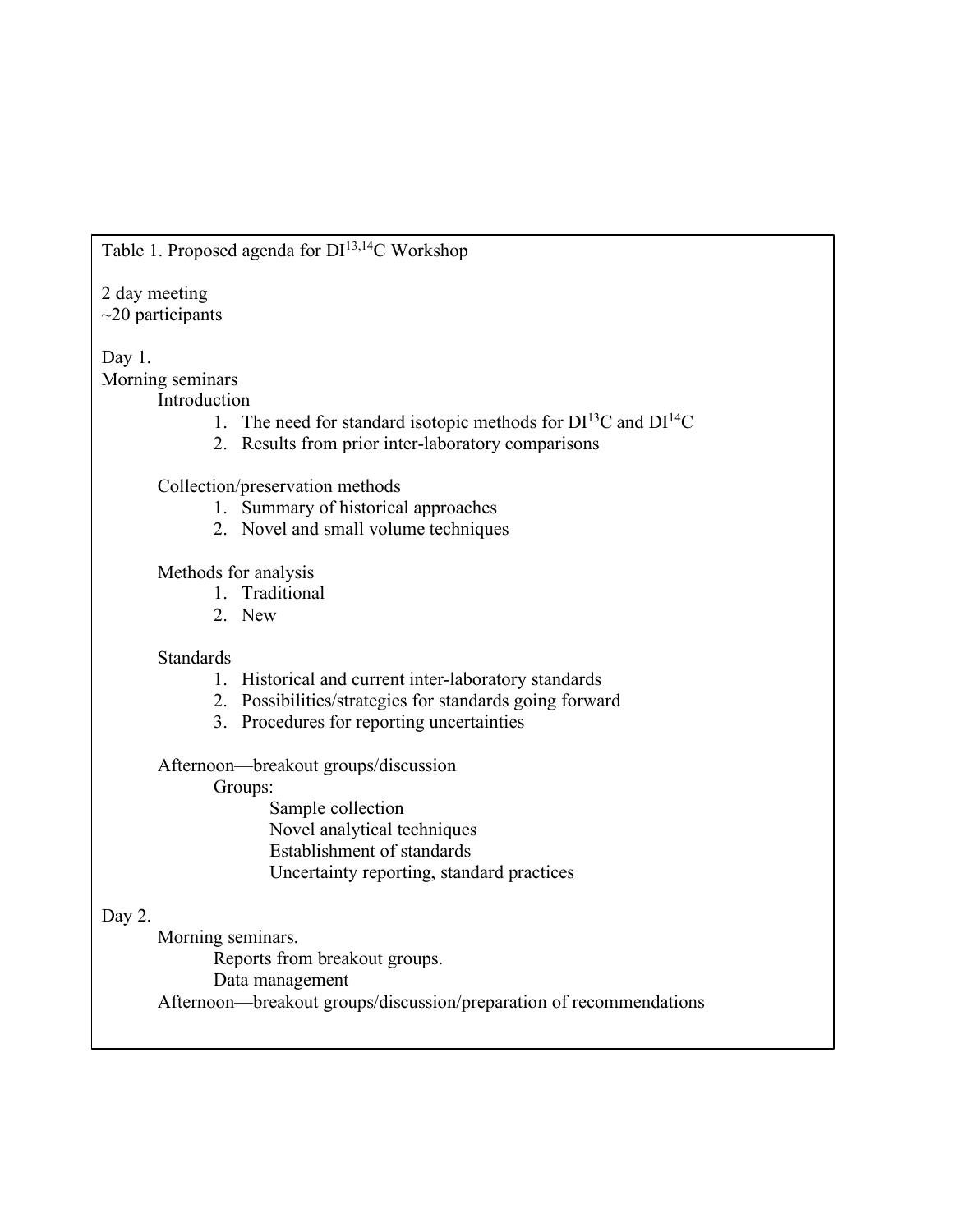References

- Bryant C.L., S.F. Henley, C. Murray, R.S. Ganeshram, and R. Shanks (2013) Storage and hydrolysis of seawater samples for inorganic carbon isotope analysis. *Radiocarbon 55*, 401-409. http://dx.doi.org/10.1017/S0033822200057520
- Casacuberta, N., Castrillejo, M., Wefing, A.-M., Bollhalder, S., & Wacker, L. (2019). High Precision 14C Analysis in Small Seawater Samples. *Radiocarbon*, *00*(00), 1–12. https://doi.org/10.1017/rdc.2019.87
- Cheng, L., Normandeau, C., Bowden, R., Doucett, R., Gallagher, B., Gillikin, D. P., … Wallace, D. W. R. (2019). An international intercomparison of stable carbon isotope composition measurements of dissolved inorganic carbon in seawater. *Limnology and Oceanography: Methods*, *17*(3), 200–209. https://doi.org/10.1002/lom3.10300
- Dickson, A.G. (2010) Standards for ocean measurements. *Oceanography 23*, 34-47.
- Eide, M., Olsen, A., Ninnemann, U. S., and Eldevik, T. (2017). A global estimate of the full oceanic 13C Suess effect since the preindustrial. *Global Biogeochemical Cycles*, *31*(3), 492–514. https://doi.org/10.1002/2016GB005472
- Gao, P., Xu, X., Zhou, L., Pack, M. A., Griffin, S., Santos, G. M., … Liu, K. (2014). Rapid sample preparation of dissolved inorganic carbon in natural waters using a headspaceextraction approach for radiocarbon analysis by accelerator mass spectrometry. *Limnology and Oceanography: Methods*, *12*(APR), 174–190. https://doi.org/10.4319/lom.2014.12.174
- Gospodinova, K., McNichol, A. P., Gagnon, A., & Walter, S. R. S. (2016). Rapid extraction of dissolved inorganic carbon from seawater and groundwater samples for radiocarbon dating. *Limnology and Oceanography-Methods*, *14*(1), 24–30. https://doi.org/10.1002/lom3.10066
- Graven, H. D., Gruber, N., Key, R., Khatiwala, S., & Giraud, X. (2012). Changing controls on oceanic radiocarbon: New insights on shallow-to-deep ocean exchange and anthropogenic CO2 uptake. *J. Geophys. Res.*, *117*(C10), C10005. https://doi.org/10.1029/2012JC008074
- Hurley, S. J., Close, H. G., Elling, F. J., Jasper, C. E., Gospodinova, K., McNichol, A. P., and Pearson, A. (2019). CO2-dependent carbon isotope fractionation in Archaea, Part II: The marine water column. *Geochimica et Cosmochimica Acta*, *261*, 383–395. https://doi.org/10.1016/j.gca.2019.06.043
- Khatiwala, S., Graven, H., Payne, S., and Heimbach, P. (2018). Changes to the air-sea flux and distribution of radiocarbon in the ocean over the 21st century. *Geophys. Res. Lett.*, *45*(11), 5617–5626. https://doi.org/10.1029/2018GL078172